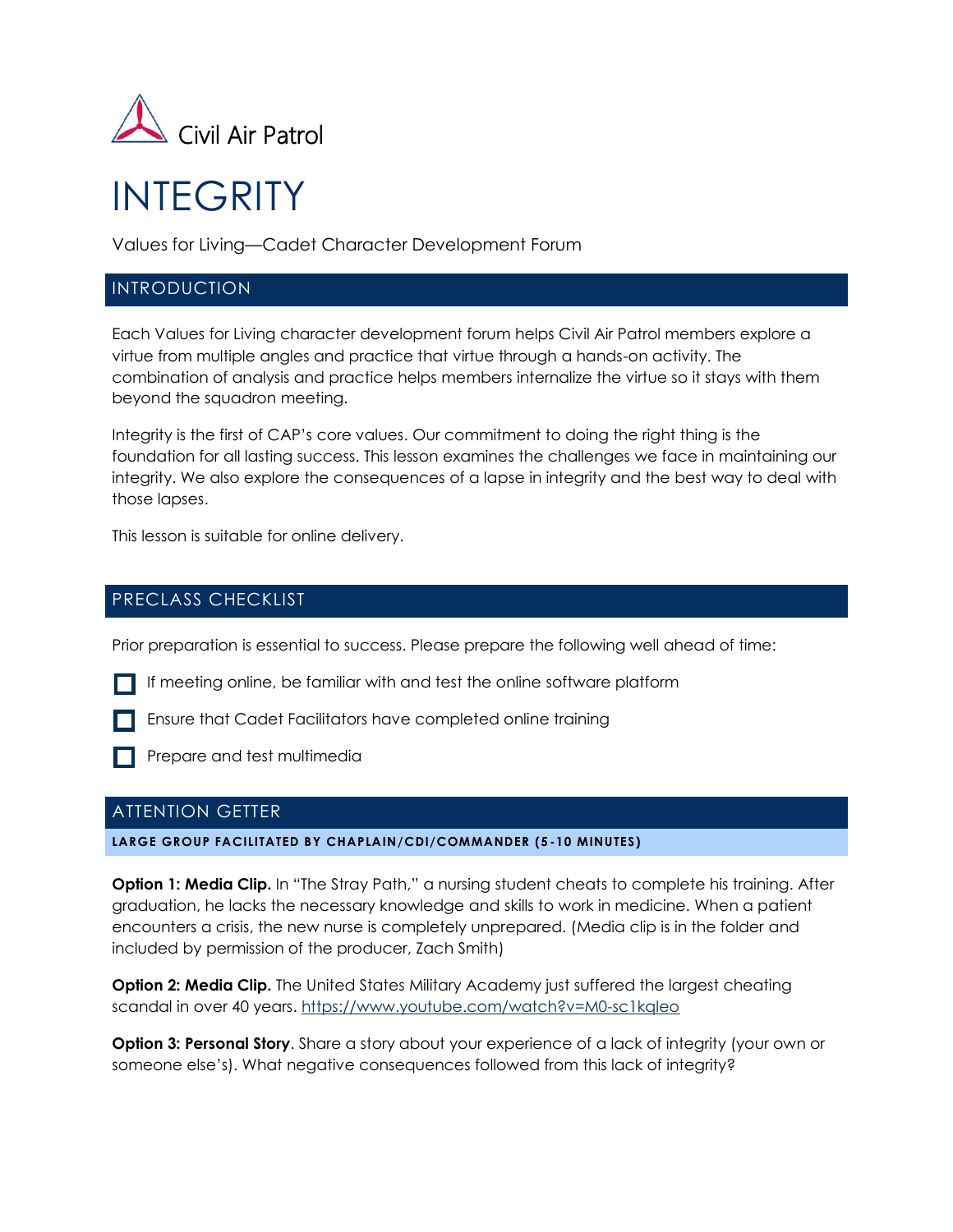## UNDERSTANDING THE DESIRED BEHAVIOR

#### **ONLINE GROUP OR SMALL GROUP FACILITATED BY PHASE III CADET (15 MINUTES )**

- In our *Learn to* Lead textbooks, we learned that integrity is "doing the right thing, even when no one is watching." What else does integrity mean to you?
- In a recent survey of 3000 college students, 86% of those surveyed admitted to cheating in high school. What makes cheating seem like a good idea?
- Can a person have integrity in some areas but not in others?
- Does integrity mean that I must follow CAP rules outside of CAP activities?
- Anonymity allows people to say and do things without revealing their identities. How can anonymity encourage integrity? Put differently, is it ever easier to do the right thing when no one will know you did it?
- Anonymity is common on the internet, where many people use handles, screennames, and nicknames. How would people act differently if they had to be responsible for everything they said on the internet?
- We also read in *Learn to Lead* that attitudes are contagious. Do you think integrity is contagious? Why or why not?

## APPLICATION OF THE BEHAVIOR TO THEIR LIVES

#### **LARGE GROUP FACILITATED BY CHAPLAIN/CDI/COMMANDER (15 MINUTES)**

- How can a lack of integrity undermine the other Core Values?
- How would you handle a lapse of integrity in a friend, teammate, or squadron member?
- **Case Study.** In 2013, the Air Force discovered a massive cheating ring at Malmstrom AFB. Thirty-four missile launch officers cheated on their monthly nuclear proficiency tests. Fifty-two other missile launch officers knew about the cheating but did not report it. Most of these officers were Captains and Lieutenants. Some were Air Force Academy graduates. The Air Force found both the cheaters and those who knew about the cheating equally at fault. Air Force Officers are expected to follow the Air Force Honor Code: We will not lie, steal, or cheat, nor tolerate among us anyone who does. After a full investigation by the Air Force Office of Special Investigations (OSI), 14 officers received formal legal punishment, 70 officers received permanent files of reprimand, and 9 officers were relieved of command. The career of each of these officers was over.
	- o These were some of the finest officers in the USAF. They were responsible for our nuclear attack force. What might have driven them to violate their integrity?
	- o What are some of the pressures that might tempt you to violate your integrity?
	- o What happens to people who compromise their integrity on a regular basis?
	- o Some of the officers relieved of command knew nothing about the cheating. Was it fair to fire them, too? Why or why not?
- Now that we have considered the Malmstrom case, we should return to two of our earlier questions. How would you handle a lapse of integrity in a friend, teammate, or squadron member?
- We all make mistakes. Should it ever happen, how would you want to handle our own lapse of integrity?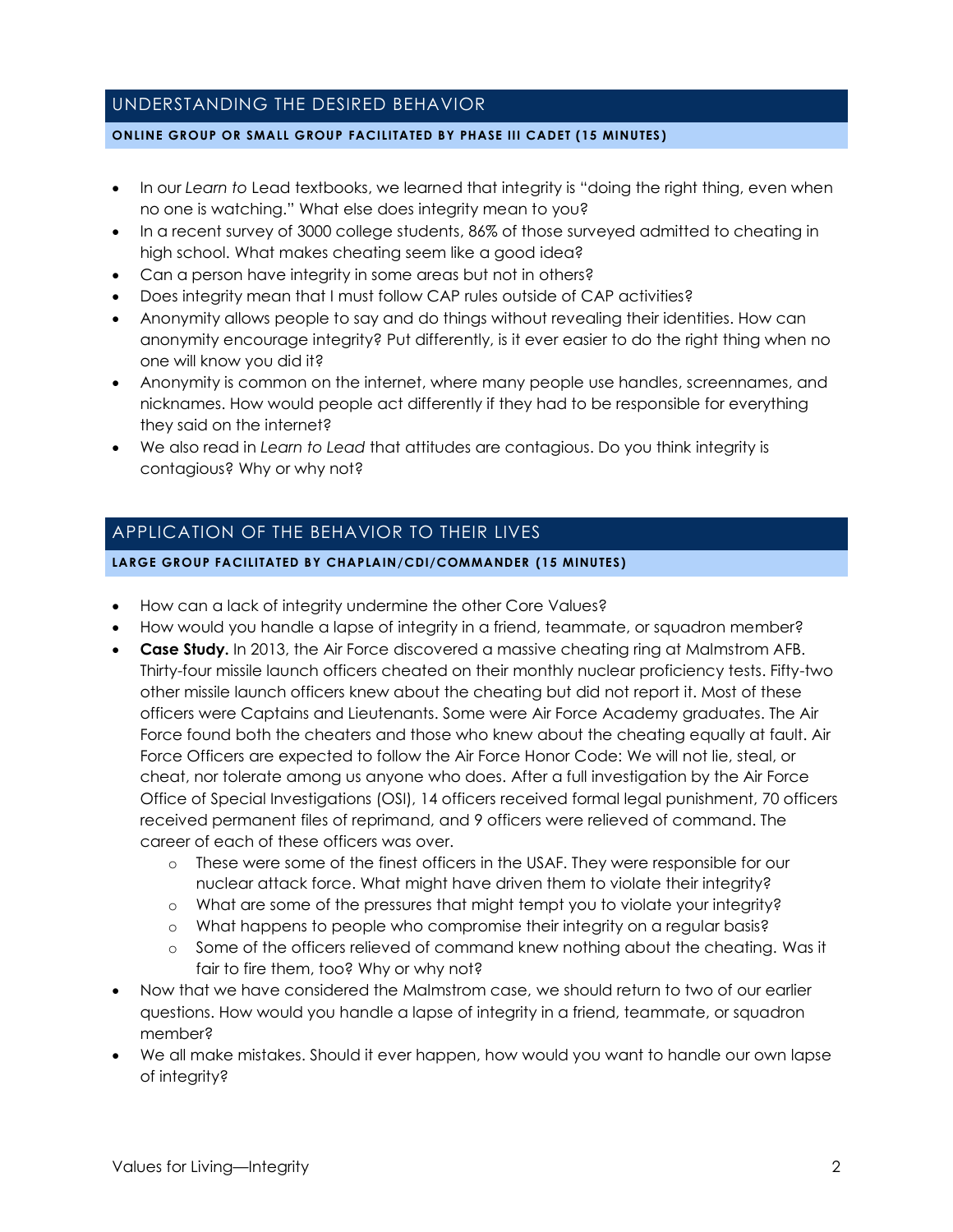## **ACTIVITY**

#### **ONLINE GROUP OR SMALL GROUP FACILITATED BY PHASE III CADET ( 10-15 MINUTES)**

#### **Setup of the Exercise:**

Each participant should have a blank piece of paper and a pencil/pen.

#### **Instructions:**

Each participant should write down three statements about themselves. Two of these statements should be true and the other one false. For example:

> I am a cadet in Civil Air Patrol. (true) I go to Cleveland High School. (not true) I got to the meeting tonight driving my own car. (true)

The facts can be as tricky as you wish, but they should all be realistic and "possibly" true. Read your three facts to the group. As the group listens, they need to decide which of your statements is false. They can talk about it but must vote. The reader then tells the other participants whether they identified the lie.

#### **Discussion questions after the activity:**

- How easy was it for you to identify the untrue statement?
- What questions did you ask yourself to identify the untrue statement?
- Is it more difficult to deceive the other players when playing in a virtual meeting space?
- What would make it more difficult to deceive the group?
- If it is so easy to deceive, how you can establish trust in your groups?
- Do games like this one, which encourage us to tell lies and sniff them out, do more harm than good?

## LESSON SUMMARY AND WRAP-UP

#### **LARGE GROUP FACILITATED BY CHAPLAIN/CDI/COMMANDER (5 MINUTES)**

Integrity means doing the right thing, always and everywhere, whether anyone else is watching or not. Integrity requires the courage to do the right thing, no matter what the consequences will be. A reputation for integrity takes years to build but only seconds to lose. Never allow yourself to ever do anything that would damage your integrity.

Sometimes, integrity seems to be disappearing from our society. Far too many believe that "the end justifies the means." Students cheat for better grades. Athletes use performance-enhancing drugs to get college scholarships and bigger paychecks. Salespeople exaggerate and mislead to meet their monthly quotas. Employees call in "sick" because they need to finish their Christmas shopping. Countless Americans treat speed limits as "constructive suggestions." The list could go on.